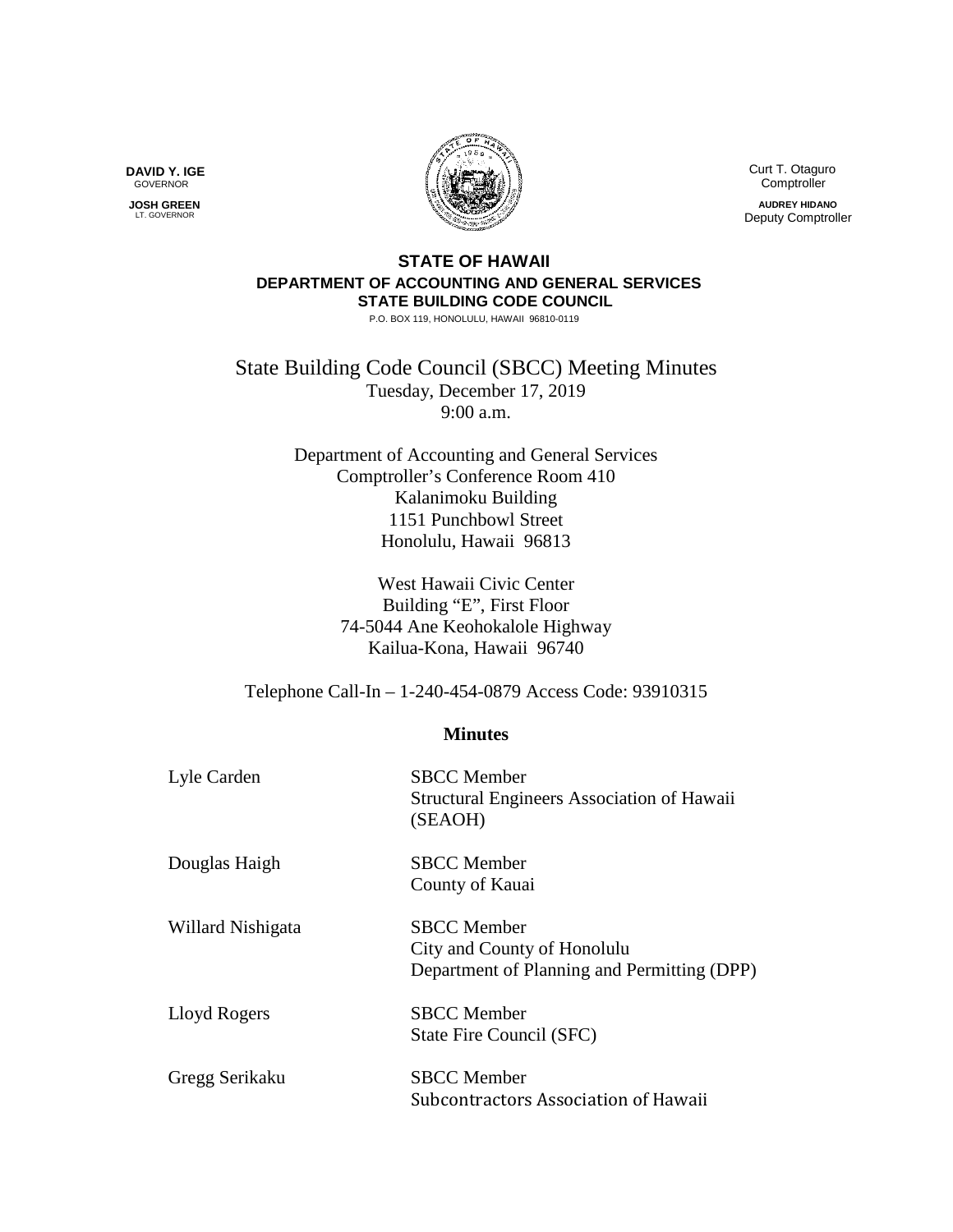State Building Code Council Minutes—December 17, 2019 Page 2 of 6

| Neal Tanaka (phone in)      | <b>SBCC</b> Member<br>Hawaii County Department of Public Works                                 |
|-----------------------------|------------------------------------------------------------------------------------------------|
| Glen Ueno                   | <b>SBCC</b> Member<br>County of Maui                                                           |
| <b>Tyler Dillon</b>         | <b>SBCC Vice Chair</b><br>General Contractors Association (GCA) of Hawaii                      |
| <b>Richard Myers</b>        | <b>SBCC</b> Member<br>American Institute of Architects (AIA)                                   |
| <b>Members Not Present:</b> |                                                                                                |
| <b>Howard Wiig</b>          | <b>SBCC</b> Chair<br>Hawaii State Energy Office                                                |
| Dennis Mendoza              | <b>SBCC</b> Member<br>Department of Labor and Industrial Relations<br>Elevator Division (DLIR) |
| <b>Other Attendees</b>      |                                                                                                |
| Mark Kennedy                | <b>Building Industry Association of Hawaii</b><br>Haseko Project Manager                       |
| Sehun Nakama                | Hawaii Energy                                                                                  |
| Kika Bukoski                | Plumbers and Fitters Local 675                                                                 |
| Nani Medeiros               | Home Aid Hawaii                                                                                |
| <b>Tim Caires</b>           | Honolulu Fire Department (HFD)                                                                 |
| Eric Nishimoto              | DAGS Public Works Division (PWD)                                                               |
| Stella Kam                  | Department of the Attorney General                                                             |
| Tyson Toyama                | American Council of Engineering Companies of<br>Hawaii (ACECH)                                 |
| Gordon Wood                 | <b>DAGS PWD</b>                                                                                |
| Yusraa Tadj                 | Office of Planning, Coastal Zone Management                                                    |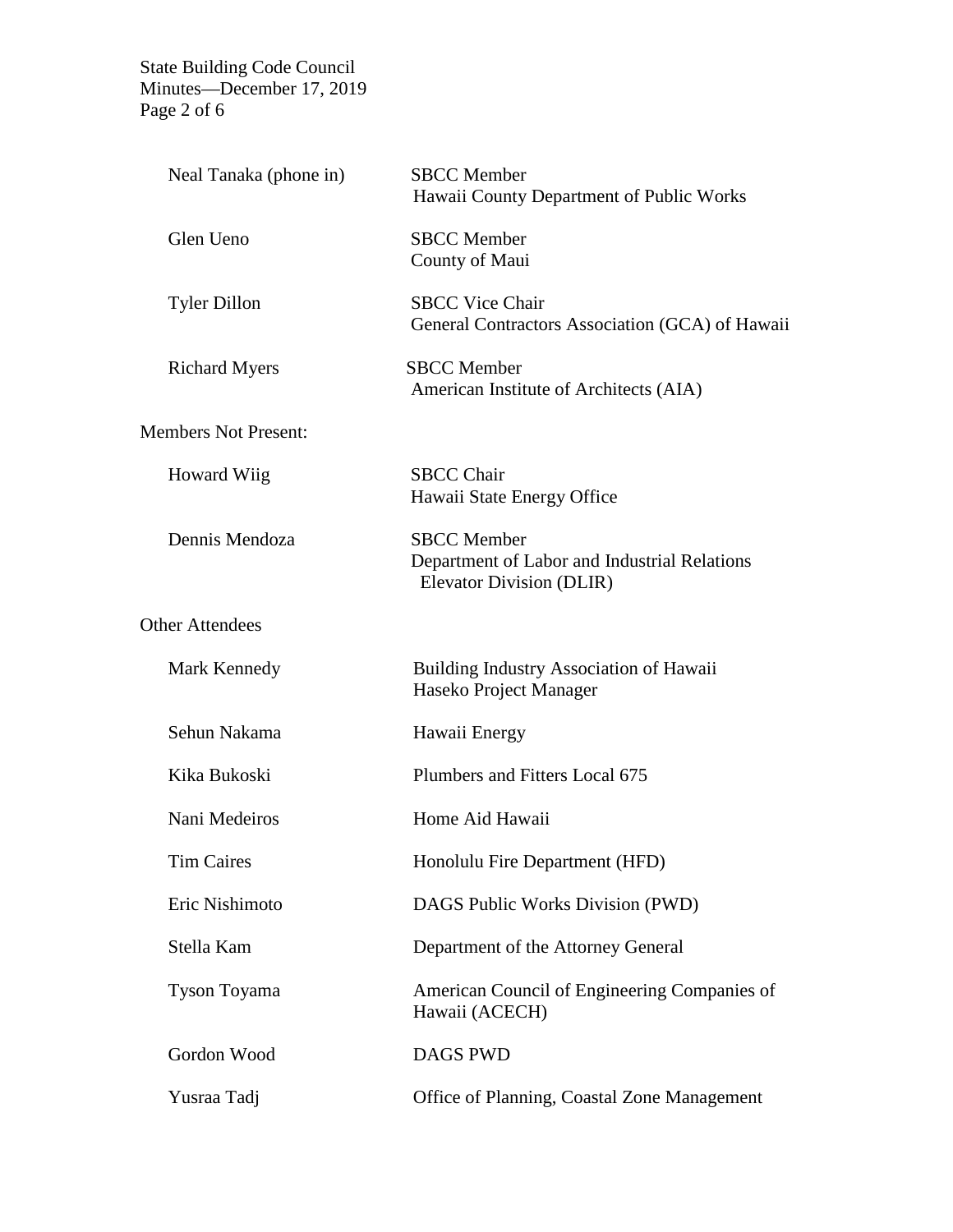State Building Code Council Minutes—December 17, 2019 Page 3 of 6

|                  | $(OP-CZM)$                                                                |
|------------------|---------------------------------------------------------------------------|
| Justine Nihipali | <b>OP-CZM</b>                                                             |
| Gary Lum         | <b>SFC</b>                                                                |
| Dwight Perkins   | International Association of Plumbing and<br>Mechanical Officials (IAPMO) |
| Shannon Alivado  | Hawaiian Electric Company                                                 |
| Ryan Kobayashi   | Laborers Local 368                                                        |

- 1. Call to Order: the Vice Chair called the meeting to order at 9:05 a.m.
- 2. Introductions and Public Comments
	- a. Justine Nihipali from OP-CZM described efforts by her agency to refine tsunami mapping for the State. She requested support from the SBCC for the OP-CZM's grant submission proposal, *Probabilistic Tsunami Design Zone Maps for Hawaii (Counties of Maui and Kauai).*

**Motion:** Member Haigh motioned to approve Ms. Nihipali's request for support. The motion was seconded by member Carden. All members voted aye except for member Tanaka who voted nay.

- b. Tyson Toyama from ACECH asked if his organization could be involved with the code amendment process. He explained the ACECH represents 65 Hawaii firms with experience in all code disciplines. Member Haigh agreed the Mechanical Code is underrepresented on the SBCC.
- c. Nani Medeiros from Home Aid Hawaii described the efforts by her agency to resolve the Hawaii housing crises and homelessness. Ms. Medeiros inquired on the application of building codes to tiny homes erected on State land. SBCC members discussed the application of various codes to her the subject of her inquiry.
- 3. Review and approval of the minutes of the November 19, 2019 meeting.

**Motion:** Member Haigh motioned to approve the November 19, 2019 meeting minutes. The motion was seconded by member Ueno and unanimously approved.

4. Updates from the Investigative Committees: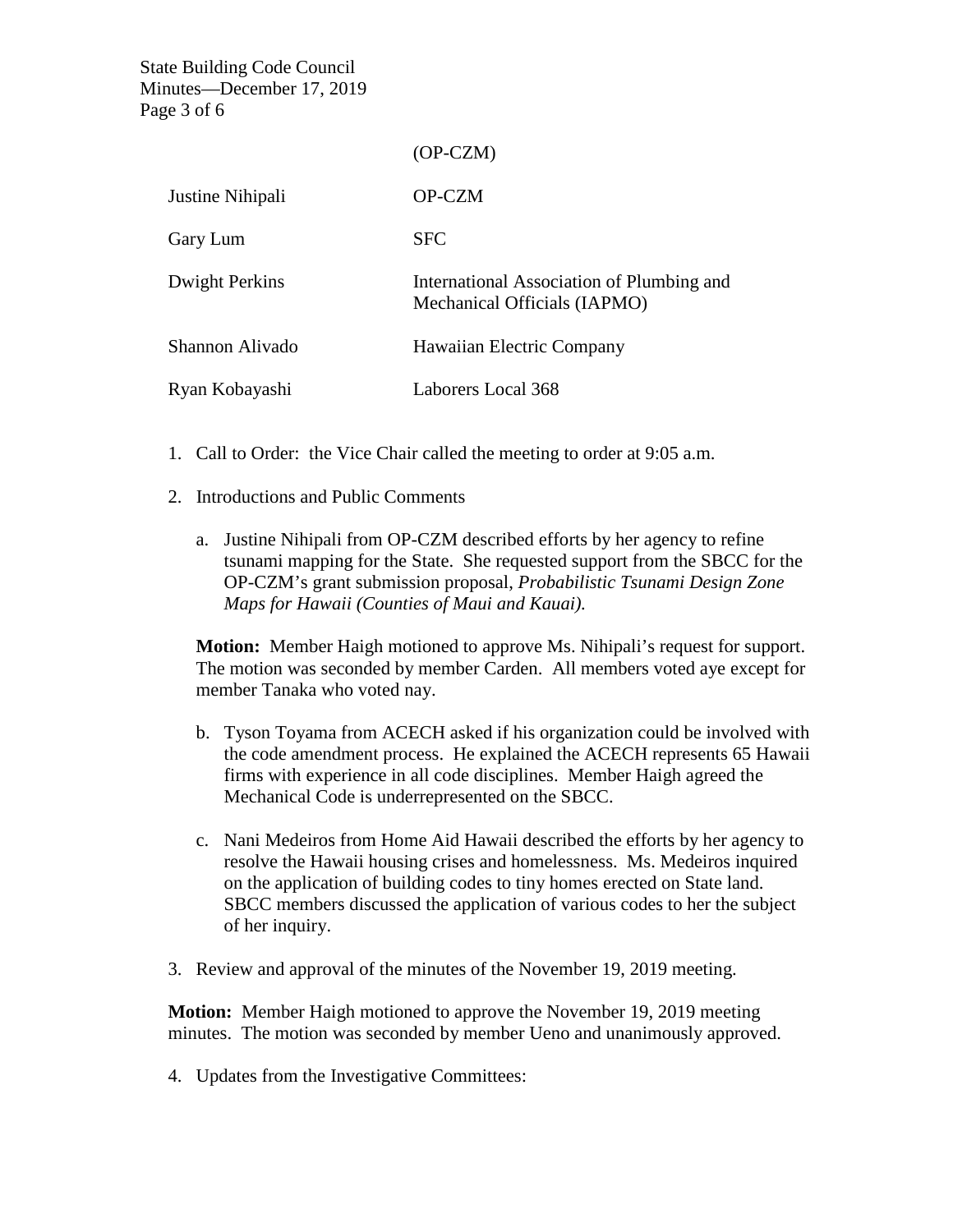State Building Code Council Minutes—December 17, 2019 Page 4 of 6

> a. Investigative committee for the Structural Provisions for the IBC and the IRC 2018 Editions

Member Carden explained the draft of structural provisions were delivered to member Myers and he is the process of combining structural provisions and non-structural provisions. Member Carden also described amendments to the seismic design category – maintaining category "C" for east Honolulu through urban Honolulu is recommended because category "D" triggers stricter requirements.

b. Investigative committee for the Non-Structural Provisions of the IBC and the IRC 2018 Editions

Member Myers explained non-structural provisions for 2018 contain significant changes in comparison to the prior edition and he will have a document for the next SBCC meeting in January 2020.

c. Investigative committee for the International Energy Conservation Code (IECC) 2018 Edition

There was no update.

d. Investigative committee for the Uniform Plumbing Code (UPC) 2018 Edition

Member Serikaku stated that the automatic adoption of the UPC 2018 Edition occurs in January 2020 and final amendments by the committee were pending some counties have concerns regarding the amendments.

e. Investigative committee for the Green Code 2018 Edition

There was no update.

f. Investigative committee for the Mechanical Code

There was no update.

g. Investigative committee for the State Fire Code (National Fire Protection Association 1 Fire Code 2018 Edition)

Gary Lum from the SFC stated the Hawaii amendment package was submitted to the clerical staff for editing and input from the State Attorney General was pending.

h. Investigative committee for the Energy Efficiency Code Coordination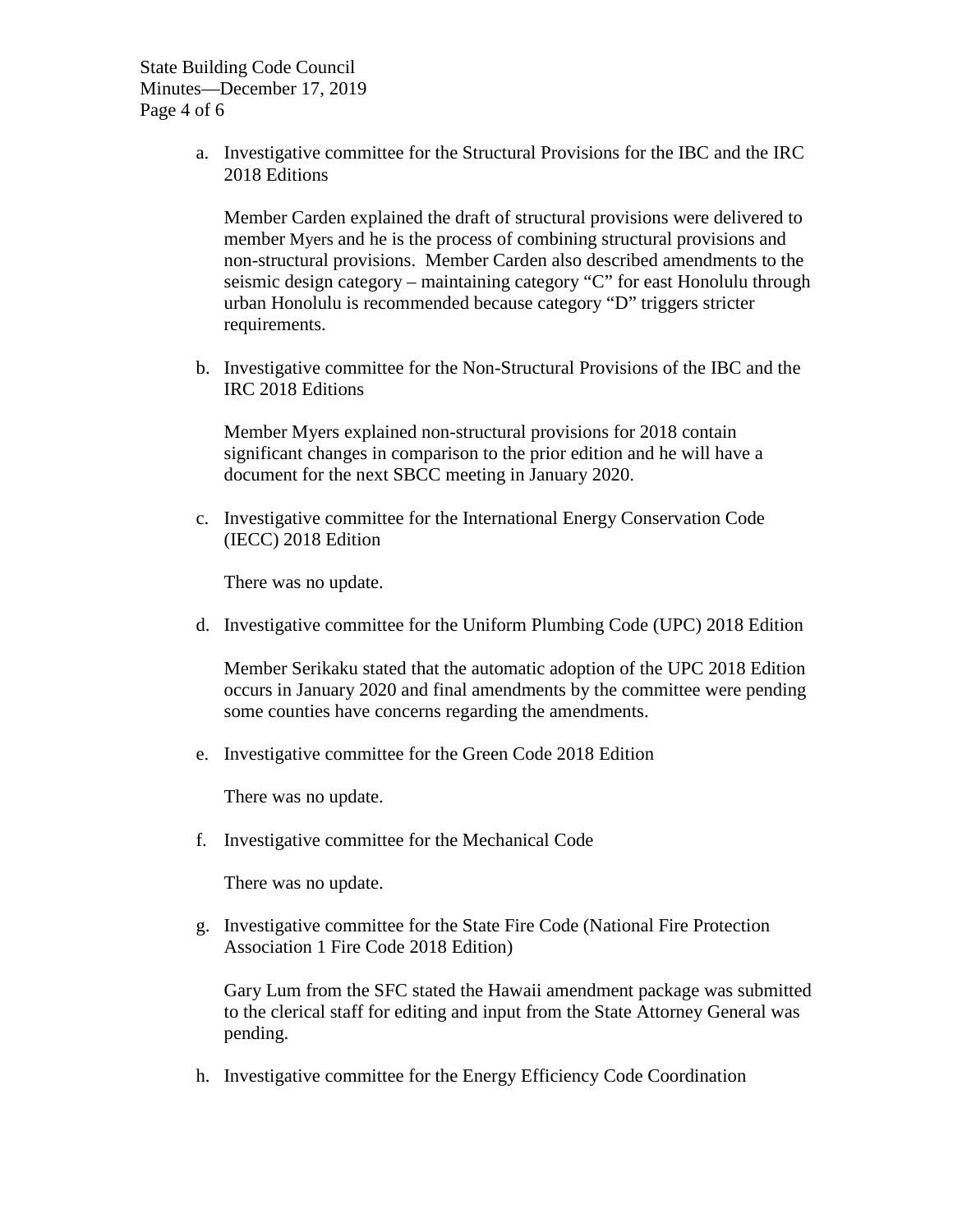State Building Code Council Minutes—December 17, 2019 Page 5 of 6

There was no update.

i. Investigative committee for the State Elevator Code

There was no update.

k. Investigative committee for the International Existing Building Code 2018 Edition

Member Carden stated that the committee's final meeting is in January and the amendment drafting process continues which should be finalized in early 2020.

l. Investigative committee for Boiler and Pressure Vessels

There was no update.

m. Investigative committee on Health Care Facility Guidelines

Member Dillion stated the committee met and explored the proposed support letter by the SBCC. There was discussion SBCC on whether the Department of Health should be the lead agency to administer and publish the Health Care Facility Guidelines due to the perception that the guidelines are not within the scope of the SBCC.

- 5. Update on communication and training
	- a. Kraig Stevenson from the ICC explained his agency provided training on Kauai through a funding partnership. He also inquired about the tentative dates for the 2020 Hawaii Association of County Building Officials conference.
	- b. Dwight Perkins from IAPMO explained his agency was also willing to participate and provide training for Hawaii building officials and industry personnel.
- 6. Update on county and state adoption of building codes
	- a. Member Tanaka stated the Hawaii County Council is considering adoption of amendments package similar to that of Maui and Kauai Counties for the 2015 IECC.
	- b. Member Haigh stated the Kauai County Council will consider adoption of the appendix regarding tiny home for the 2018 International Residential codes.